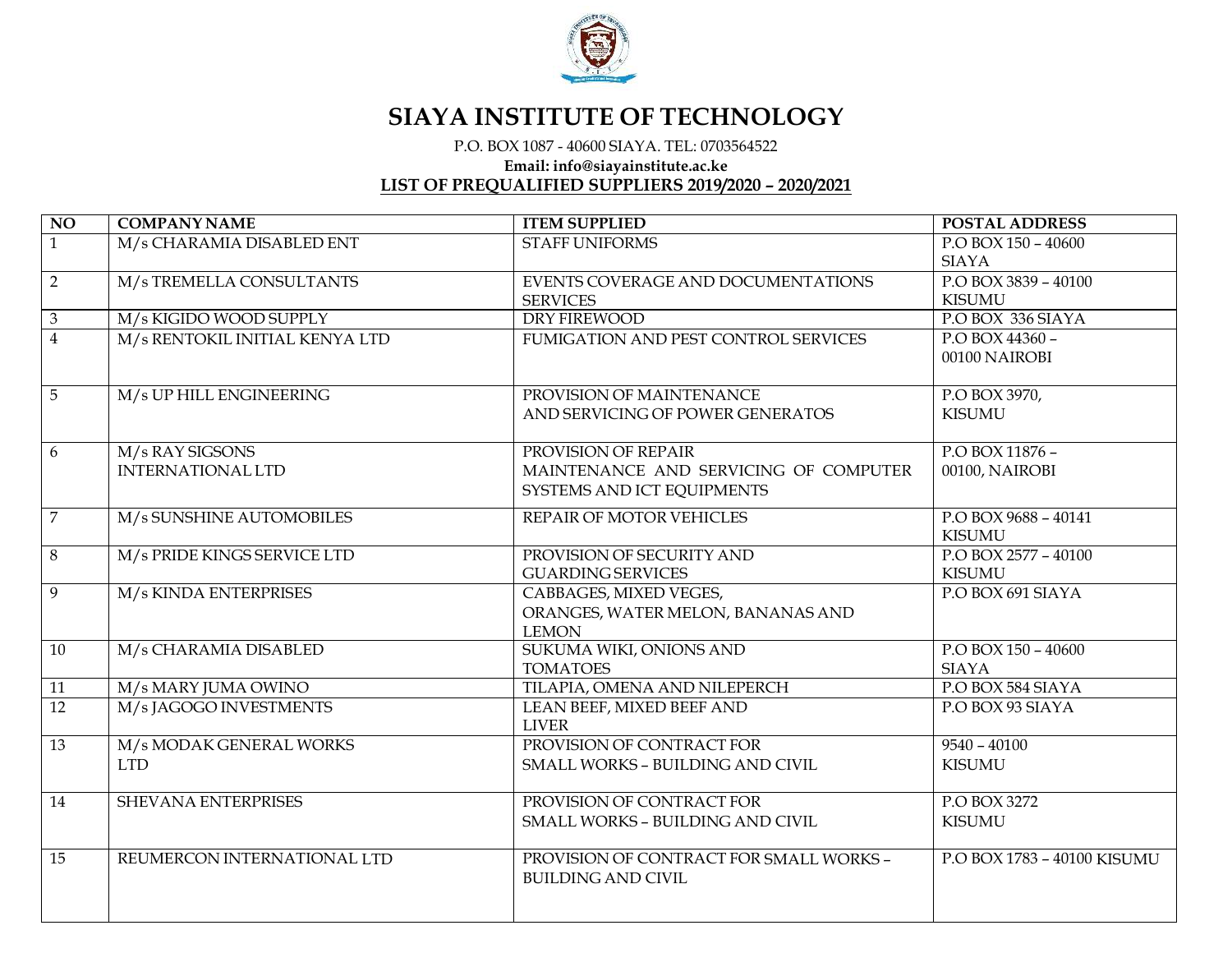| $\overline{16}$ | <b>EVAWA EMPORIUM</b>     | PROVISION OF CONTRACT FOR                                                                            | P.O BOX 3117 - 40100                   |
|-----------------|---------------------------|------------------------------------------------------------------------------------------------------|----------------------------------------|
|                 |                           | SMALL WORKS - BUILDING AND CIVIL                                                                     | <b>KISUMU</b>                          |
| 17              | <b>SUCOEN COMPANY LTD</b> | PROVISION OF CONTRACT FOR SMALL WORKS -<br><b>BUILDING AND</b><br><b>CIVIL</b>                       | P.O BOX 14216 -<br>00100 NAIROBI       |
| 18              | MALINDI COMTECH LTD       | PROVISION OF CONTRACT FOR SMALL WORKS -<br><b>BUILDING AND CIVIL</b>                                 | P.O BOX 66 - 40606<br><b>SIAYA</b>     |
| $\overline{19}$ | <b>CLOUDNET SOLUTIONS</b> | PROVISION OF CONTRACT FOR<br>SMALL WORKS - ELECTRICAL                                                | P.O BOX 17367 -<br>00510 NAIROBI       |
| $\overline{20}$ | <b>ELCOM ENGINEERED</b>   | PROVISION OF CONTRACT FOR SMALL WORKS -<br>MECHANICAL                                                | P.O BOX 7908 - 40100<br><b>KISUMU</b>  |
| 21              | <b>ELCOM ENGINEERED</b>   | PROVISION OF EVENTS/ ACTIVITY<br>ORGANIZATION, PLANNING LOGISTICS AND<br><b>HOSPITALITY SERVICES</b> | P.O BOX 7908 - 40100<br><b>KISUMU</b>  |
| 22              | TREMELA CONSULTANCY       | PROVISION OF EVENTS/ ACTIVITY<br>ORGANIZATION, PLANNING LOGISTICS AND<br><b>HOSPITALITY SERVICES</b> | P.O BOX 3839 - 40100<br><b>KISUMU</b>  |
| $\overline{23}$ | M/s MALINDI COMTECH       | SUPPLY AND DELIVERY OF COMPUTER<br>ACCESSORIES, ICT<br><b>EQUIPMENTS AND SOFTWARE</b>                | P.O BOX 66 - 40600<br><b>SIAYA</b>     |
| 24              | M/s DUNECOM LTD           | SUPPLY AND DELIVERY OF COMPUTER<br>ACCESSORIES, ICT EQUIPMENTS AND<br><b>SOFTWARE</b>                | P.O BOX 3323 -<br>00100, NAIROBI       |
| 25              | M/s JOULES LTD            | SUPPLY AND DELIVERY OF<br>COMPUTER ACCESSORIES, ICT EQUIPMENTS<br><b>AND SOFTWARE</b>                | P.O BOX 131 - 40111<br>PAP ONDITI      |
| $\overline{26}$ | M/s GLOBAL MARK LTD       | SUPPLY AND DELIVERY OF<br>COMPUTER ACCESSORIES, ICT EQUIPMENTS<br>AND SOFTWARE                       | P.O BOX 1825 - 00100<br><b>NAIROBI</b> |
| $\overline{27}$ | M/s SMIKE FORTUNES        | SUPPLY AND DELIVERY OF<br>COMPUTER ACCESSORIES, ICT EQUIPMENTS<br><b>AND SOFTWARE</b>                | P.O BOX 2576 -<br>40100, KISUMU        |
| 28              | M/s SHEVANA LTD           | SUPPLY AND DELIVERY OF<br>COMPUTER ACCESSORIES                                                       | P.O BOX 3272<br><b>KISUMU</b>          |
| $\overline{29}$ | M/s ESSARKE ENTERPRISES   | SUPPLY AND DELIVERY OF COMPUTER ACCESSORIES   P.O BOX 3070 - 40100 KISUMU                            |                                        |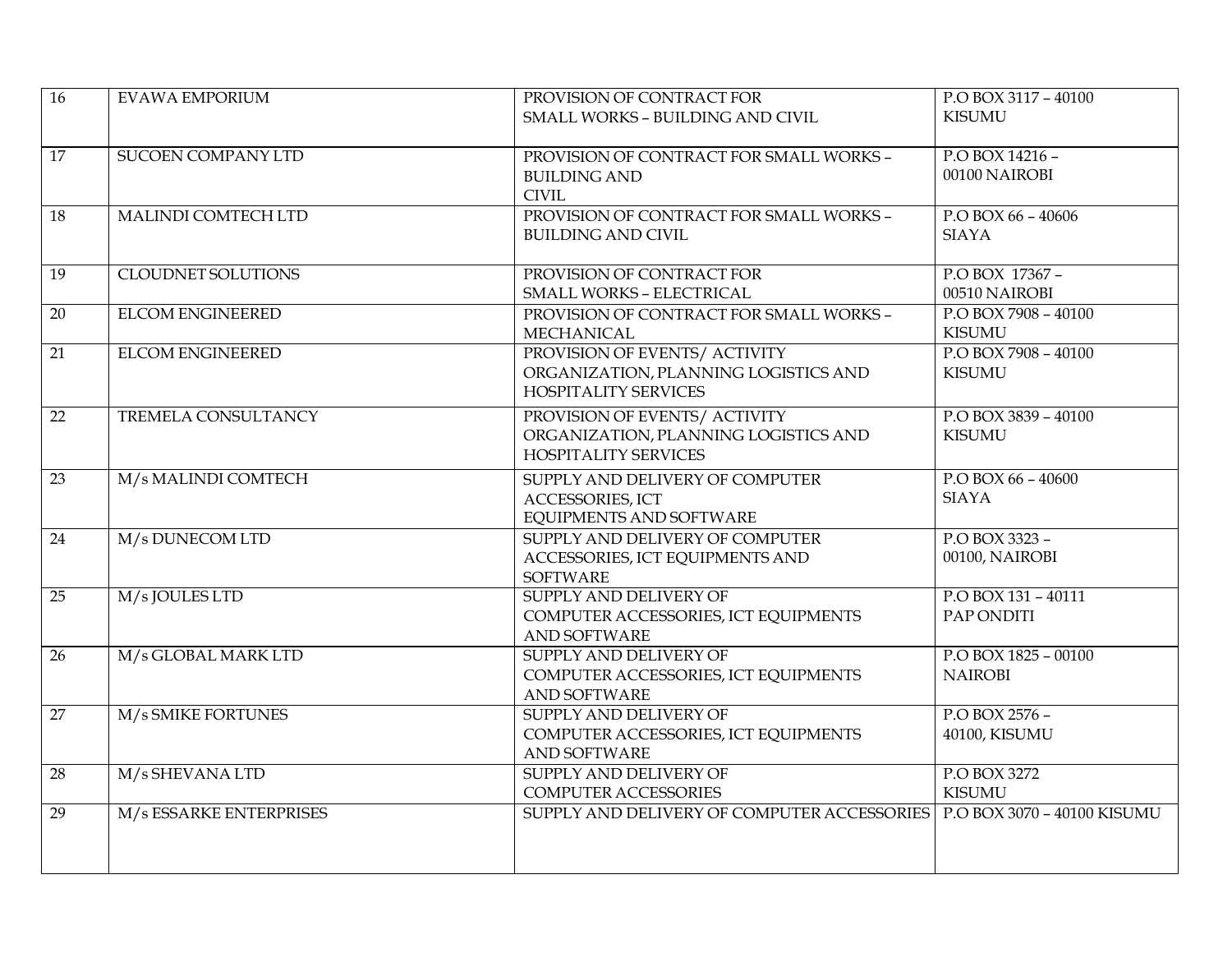| $\overline{30}$ | M/s NYIKWA AGAK SELF HELP         | AGRICULTURE INPUTS, PESTICIDES     | P.O BOX 1903 - 40100 |
|-----------------|-----------------------------------|------------------------------------|----------------------|
|                 | <b>GROUP</b>                      | <b>AND HERBICIDES</b>              | <b>KISUMU</b>        |
| 31              | M/s ELDYMEX GENERAL SUPPLIES      | AGRICULTURE INPUTS, PESTICIDES AND | P.O BOX 745 - 40100  |
|                 |                                   | <b>HERBICIDES</b>                  | <b>KISUMU</b>        |
| 32              | SAINT TRAVEL AND SAFARI           | AIR TICKETING AND TRAVEL           | P.O BOX 3388 401100  |
|                 |                                   | <b>SERVICES</b>                    | <b>KISUMU</b>        |
|                 |                                   |                                    |                      |
| 33              | M/s JAPAT GENERAL SERVICES        | DRY FOOD STUFF (BEANS)             | P.O BOX 2577         |
|                 |                                   |                                    | <b>KISUMU</b>        |
| 34              | M/s MALINDI COMTECH LTD           | DRY FOOD STUFF (BEANS)             | P.O BOX 150 - 40600  |
|                 |                                   |                                    | <b>SIAYA</b>         |
| 35              | M/s CHARAMIA DISABLED             | <b>DRY FOODSTUFF (BEANS)</b>       | P.O BOX 66 - 40606   |
|                 | <b>ENTERPRISES</b>                |                                    | <b>SIAYA</b>         |
| $\overline{36}$ | M/s MBAGA HILL INVESTMENT         | DRY FOOD STUFF (MAIZE)             | P.O BOX 480 SIAYA    |
| 37              | M/s JAPAT GENERAL SERVICES        | DRY FOOD STUFF (MAIZE)             | P.O BOX 2577         |
|                 |                                   |                                    | <b>KISUMU</b>        |
| 38              | M/s MALINDI COMTECH LTD           | DRY FOOD STUFF (MAIZE)             | P.O BOX 66 - 40606   |
|                 |                                   |                                    | <b>SIAYA</b>         |
| 39              | M/s CHARAMIA DISABLED ENTERPRISES | <b>DRY FOOD STUFF (MAIZE)</b>      | P.O BOX 150 - 40600  |
|                 |                                   |                                    | <b>SIAYA</b>         |
| 40              | M/s WIGOT VENTURES                | ELECTRICAL AND ELECTRONIC          | P.O BOX 9613 - 40141 |
|                 |                                   | <b>ITEMS</b>                       | <b>KISUMU</b>        |
| $\overline{41}$ | M/s RAY SIGSONS                   | ELECTRICAL AND ELECTRONIC          | P.O BOX 11876 -      |
|                 | <b>INTERNATIONAL LTD</b>          | <b>ITEMS</b>                       | 00100, NAIROBI       |
| $\overline{42}$ | M/s BEN CARSON INVESTMENTS        | ELECTRICAL AND ELECTRONIC ITEMS    | P.O BOX 73460        |
|                 |                                   |                                    | <b>NAIROBI</b>       |
|                 |                                   |                                    |                      |
| 43              | M/s SELECTRIC LTD                 | ELECTRICAL AND ELECTRONIC ITEMS    | P.O BOX 9793         |
|                 |                                   |                                    | <b>KISUMU</b>        |
| 44              | M/s KEVOT ENTERPRISES             | GENERAL HARDWARE AND INDUSTRIAL    | P.O BOX 799          |
|                 |                                   | <b>TOOLS</b>                       | <b>KISUMU</b>        |
| 45              | M/s BIOKEM SUPPLIES               | <b>GENERAL HARDWARE AND</b>        | P.O BOX 79101 -      |
|                 |                                   | <b>INDUSTRIAL TOOLS</b>            | 00200 NAIROBI        |
| $\overline{46}$ | M/s KETOFE INVESTMENT CO          | <b>GENERAL HARDWARE AND</b>        | P.O BOX 4535         |
|                 | <b>LTD</b>                        | <b>INDUSTRIAL TOOLS</b>            | <b>KISUMU</b>        |
| 47              | M/s COOL BASE ENTERPRISES         | GENERAL HARDWARE AND INDUSTRIAL    | P.O BOX 400 SIAYA    |
|                 |                                   | <b>TOOLS</b>                       |                      |
| 48              | M/s PEGGIE TRADERS LTD            | <b>GENERAL OFFICE STATIONERY</b>   | P.O BOX 9325 - 40141 |
|                 |                                   |                                    | <b>KISUMU</b>        |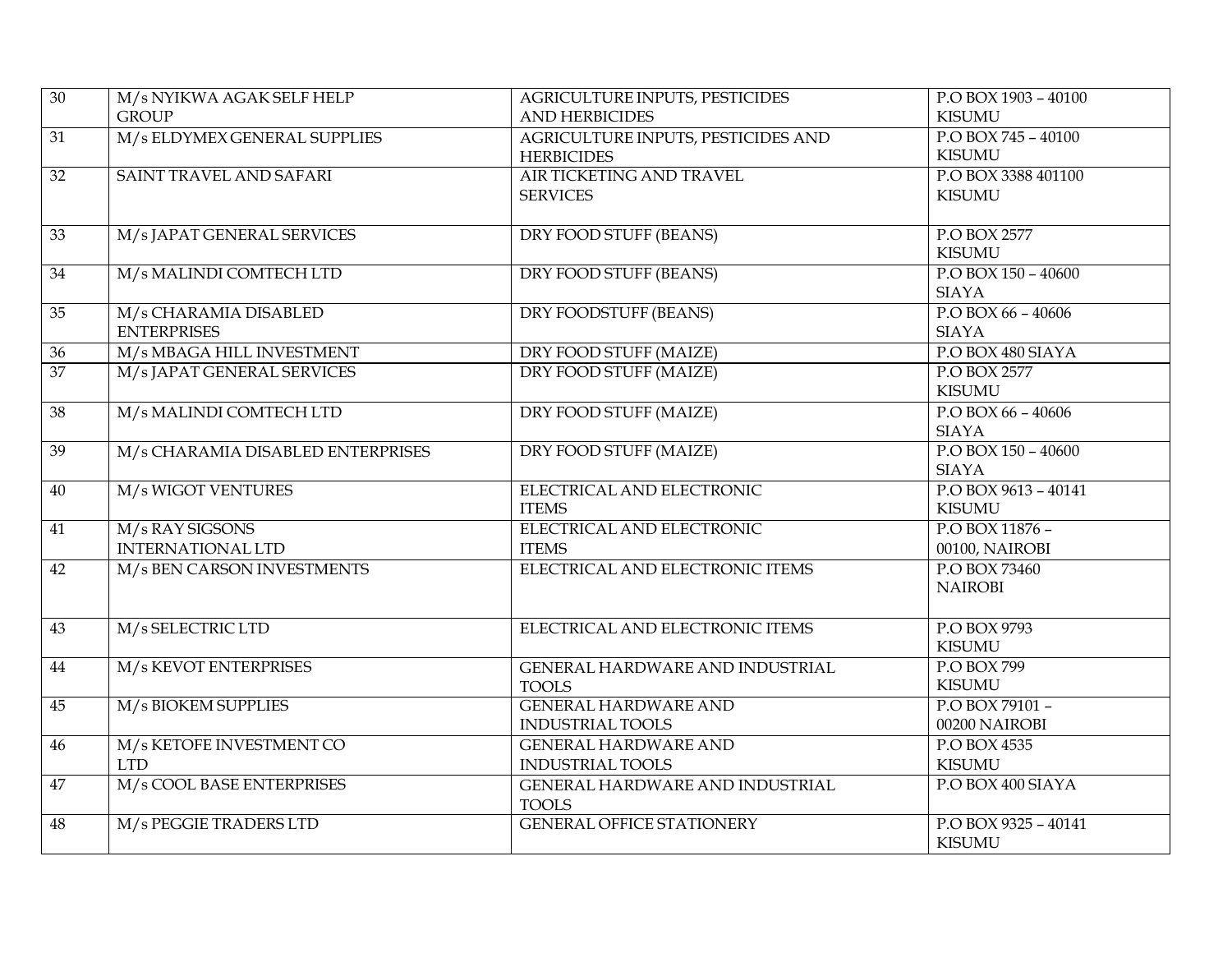| $\overline{49}$ | M/s GILO INVESTMENTS LTD     | <b>GENERAL OFFICE STATIONERY</b>                                       | P.O BOX 42437 -<br>00100, NAIROBI     |
|-----------------|------------------------------|------------------------------------------------------------------------|---------------------------------------|
| 50              | M/s HUSHAI INVESTMENTS       | <b>GENERAL OFFICE STATIONERY</b>                                       | P.O BOX 60482 -<br>00100 NAIROBI      |
| 51              | M/s ESSARKE ENTERPRISES      | <b>GENERAL OFFICE STATIONERY</b>                                       | P. O BOX 3070<br><b>KISUMU</b>        |
| 52              | M/s NDIJOS GENERAL MERCHANTS | <b>GENERAL OFFICE STATIONERY</b>                                       | P.O BOX 30231<br><b>NAIROBI</b>       |
| 53              | M/s MARC - ELLE AGENCIES     | <b>GENERAL OFFICE STATIONERY</b>                                       | P.O BOX 56708 -<br>00200 NAIROBI      |
| 54              | M/s LYNNE CIRCLE LTD         | PRINTED MATERIALS/ DIARIES                                             | P.O BOX 1428 - 40100<br><b>KISUMU</b> |
| $\overline{55}$ | M/s JUNIAL INVESTMENT        | PRINTED MATERIALS/ DIARIES                                             | P.O BOX 26 - 40100,<br><b>KISUMU</b>  |
| 56              | M/s KOLOO INVESTMENT         | PRINTED MATERIALS/ DIARIES                                             | P.O BOX 19521 -<br>40100, KISUMU      |
| 57              | M/s DOC MASTER PRESS         | PRINTED MATERIALS/ DIARIES                                             | P.O BOX 30231 -<br>00100 NAIROBI      |
| 58              | M/s LEAKEY HOLDINGS LTD      | PRINTED MATERIALS/ DIARIES                                             | P.O BOX 7408<br><b>KISUMU</b>         |
| 59              | M/s MAONRA ENTERPRISES       | PRINTED MATERIALS/ DIARIES                                             | P.O B OX 3436 -<br>40100 KISUMU       |
| 60              | M/s CAPRILE AGENCIES         | PRINTED MATERIALS/ DIARIES                                             | P.O BOX 9198<br><b>KISUMU</b>         |
| $\overline{61}$ | M/s EBONY CONCEPTS LTD       | PRINTED MATERIALS/ DIARIES                                             | P.O BOX 2732<br><b>KISUMU</b>         |
| 62              | M/s KANJO INVESTMENT         | <b>SCIENCE LABORATORY</b><br>CHEMICALS, EQUIPMENT AND SLIDES           | P.O BOX 830<br><b>KISUMU</b>          |
| 63              | M/s BEN CARSON INVESTMENT    | <b>SCIENCE LABORATORY</b><br>CHEMICALS, EQUIPMENT AND SLIDES           | P.O BOX 73460<br><b>NAIROBI</b>       |
| 64              | M/s MULTI GEN SUPPLIES       | <b>SCIENCE LABORATORY</b><br>CHEMICALS, EQUIPMENT AND SLIDES           | P.O BOX 51638 -<br>00200 NAIROBI      |
| 65              | M/s ESSARKE ENTERPRISES      | SCIENCE LABORATORY CHEMICALS,<br><b>EQUIPMENT AND</b><br><b>SLIDES</b> | P.O BOX 3070 - 40100<br><b>KISUMU</b> |
| 66              | M/s HIGHWAY LABORATORY       | SCIENCE LABORATORY CHEMICALS,<br><b>EQUIPMENT AND SLIDES</b>           | P. O BOX 46518<br><b>NAIROBI</b>      |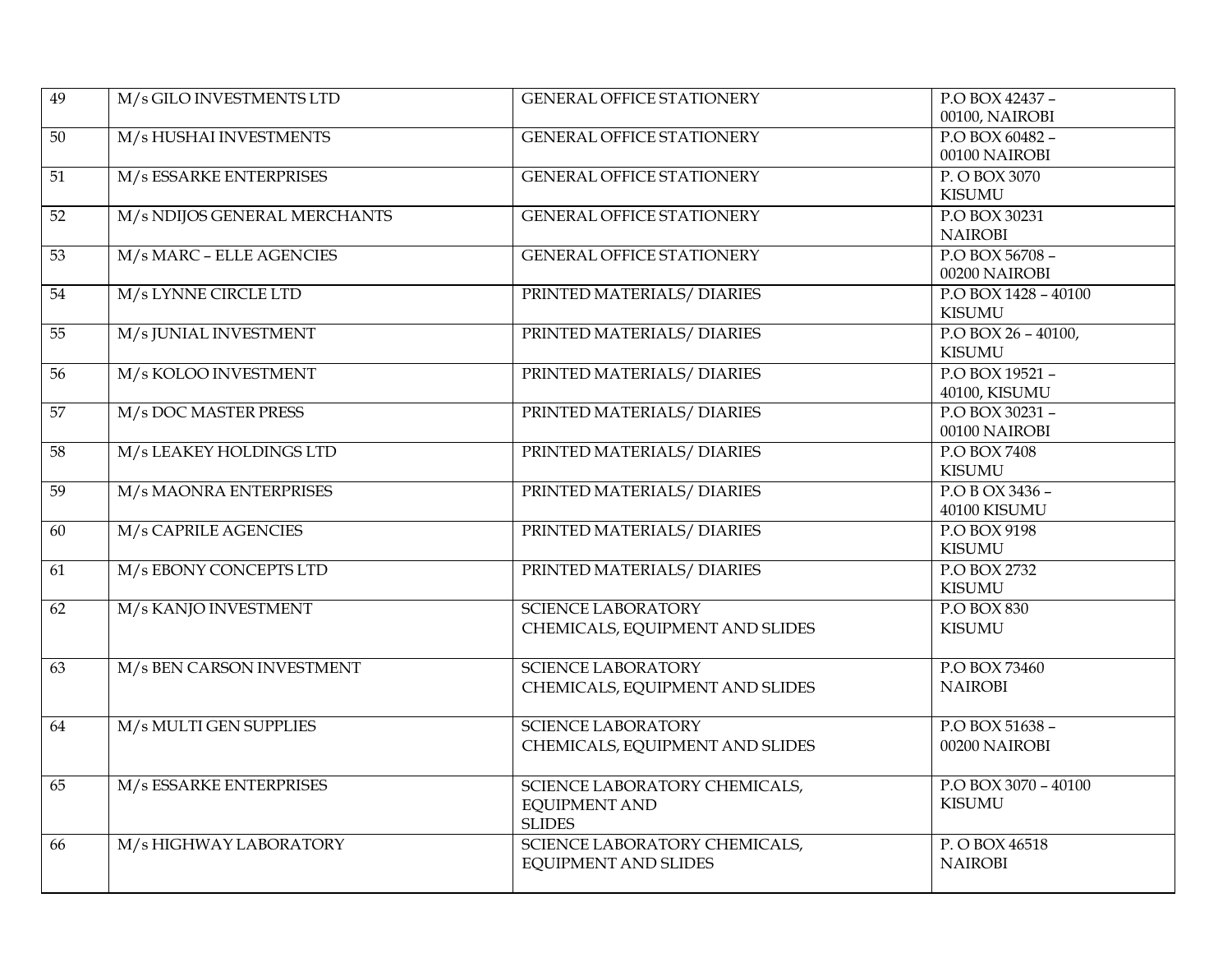| 67              | M/s EVAWA EMPORIUM                                          | SCIENCE LABORATORY CHEMICALS,<br><b>EQUIPMENT AND SLIDES</b>                                   | P.O BOX 3117 - 40100<br><b>KISUMU</b> |
|-----------------|-------------------------------------------------------------|------------------------------------------------------------------------------------------------|---------------------------------------|
| 68              | M/s TELEFLEX MEDICAL<br><b>TECHNOLOGIES</b>                 | SCIENCE LABORATORY CHEMICALS,<br><b>EQUIPMENT AND SLIDES</b>                                   | P.O BOX 78842<br><b>NAIROBI</b>       |
| $\overline{69}$ | M/s BIOKEM SUPPLIES                                         | <b>SCIENCE LABORATORY</b><br>CHEMICALS, EQUIPMENT AND SLIDES                                   | P.O BOX 79101 -<br>00200 NAIROBI      |
| 70              | <b>ESSARKE ENTERPRISES</b>                                  | <b>TOOLS, EQUIPMENT AND</b><br>TRAINING MATERIALS FOR AUTOMOTIVE<br><b>ENGINEERING</b>         | P.O BOX 3070 - 40100<br><b>KISUMU</b> |
| 71              | BEN CARSON INVESTMENTS                                      | <b>TOOLS, EQUIPMENT FOR</b><br>ELECTRICAL & ELETRONIC ENGINEERING                              | P.O BOX 73460<br><b>NAIROBI</b>       |
| $\overline{72}$ | M/s VIMTECH TRAINING                                        | TOOLS, EQUIPMENT AND TRAINING<br><b>MATERIALS FOR</b><br>BUILDING AND CIVIL ENGINEERING        | P.O BOX 27752 -<br>00100 NAIROBI      |
| 73              | M/s COOL BASE ENTERPRISES                                   | <b>TOOLS, EQUIPMENT AND</b><br>TRAINING MATERIALS FOR BUILDING AND<br><b>CIVIL ENGINEERING</b> | P.O BOX 400 SIAYA                     |
| 74              | M/s MBAGA HILL INVESTMENTS                                  | BUILDING MATERIALS (BALLAST, MURRAM,<br>SAND, QUARRY DUST AND PRODUCTS)                        | P.O BOX 480 SIAYA                     |
| 75              | M/s MALINDI COMTECH                                         | BUILDING MATERIALS (BALLAST,<br>MURRAM, SAND, QUARRY DUST AND<br>PRODUCTS)                     | P.O BOX 1977<br><b>MALINDI</b>        |
| 76              | M/s NDIJOS GENERAL<br><b>MERCHANTS</b>                      | <b>BUILDING MATERIALS (BALLAST,</b><br>MURRAM, SAND, QUARRY DUST AND<br>PRODUCTS)              | P.O BOX 30231<br><b>NAIROBI</b>       |
| 77              | M/s MEME DISTRIBUTORS                                       | <b>BUILDING MATERIALS (BALLAST,</b><br>MURRAM, SAND, QUARRY DUST AND<br>PRODUCTS)              | P.O BOX 20336 -<br>00100 NAIROBI      |
| 78              | M/s LYNNE CIRCLE ENTERPRISES<br>$\ensuremath{\mathrm{LTD}}$ | <b>BUILDING MATERIALS (BALLAST,</b><br>MURRAM, SAND, QUARRY DUST AND<br>PRODUCTS)              | P.O BOX 1428 - 40100<br><b>KISUMU</b> |
| 79              | M/s COOL BASE LTD                                           | BUILDING MATERIALS (BALLAST, MURRAM,<br>SAND, QUARRY DUST<br><b>AND PRODUCTS)</b>              | P.O BOX 400 SIAYA                     |